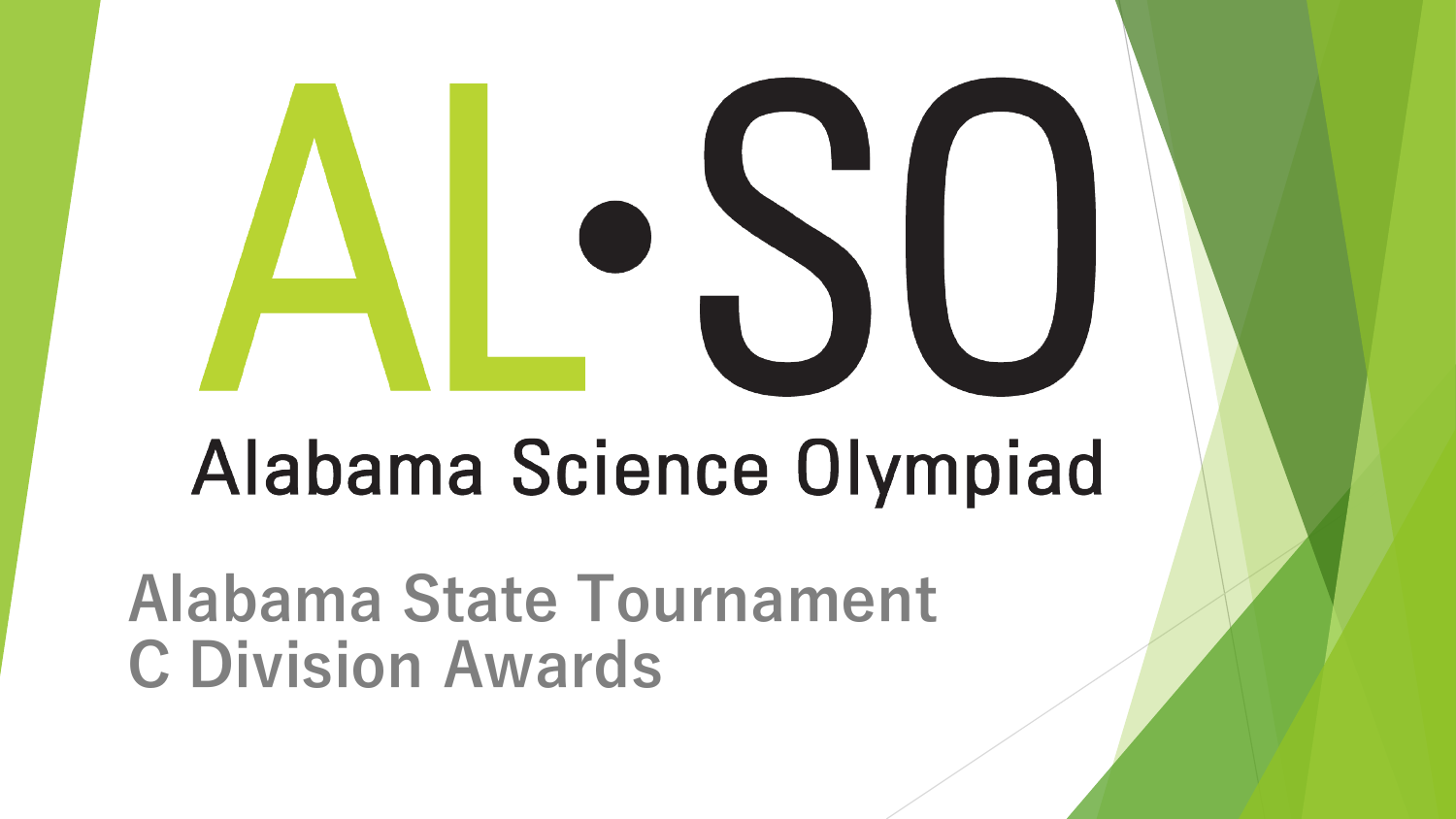#### **Anatomy**

1. Bob Jones (C02) 2. Loveless Academic Magnet Program (C09) 3. James Clemens (C08)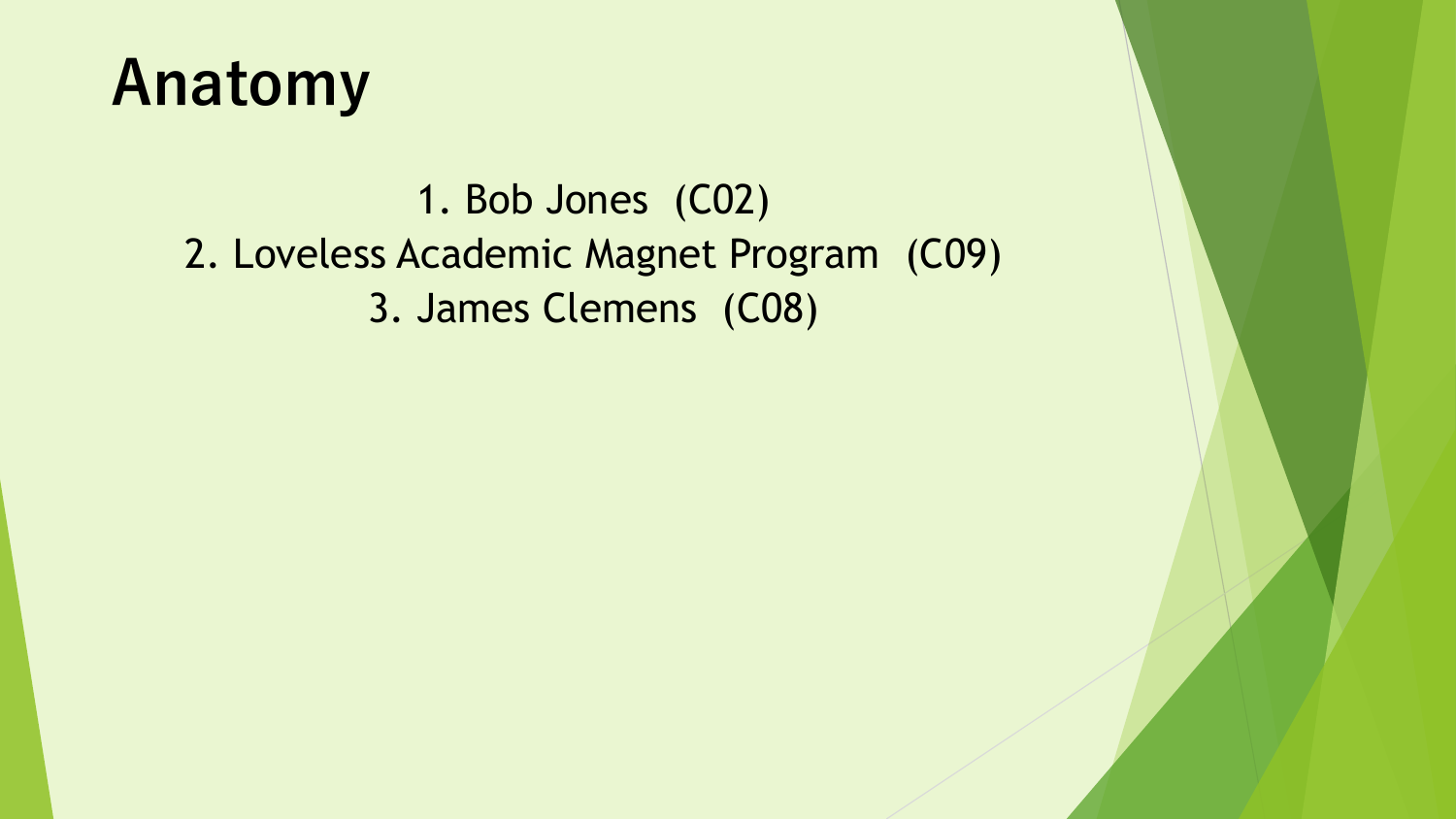### **Astronomy**

1. Vestavia Hills (C12) 2. James Clemens (C08) 3. Randolph School (C11)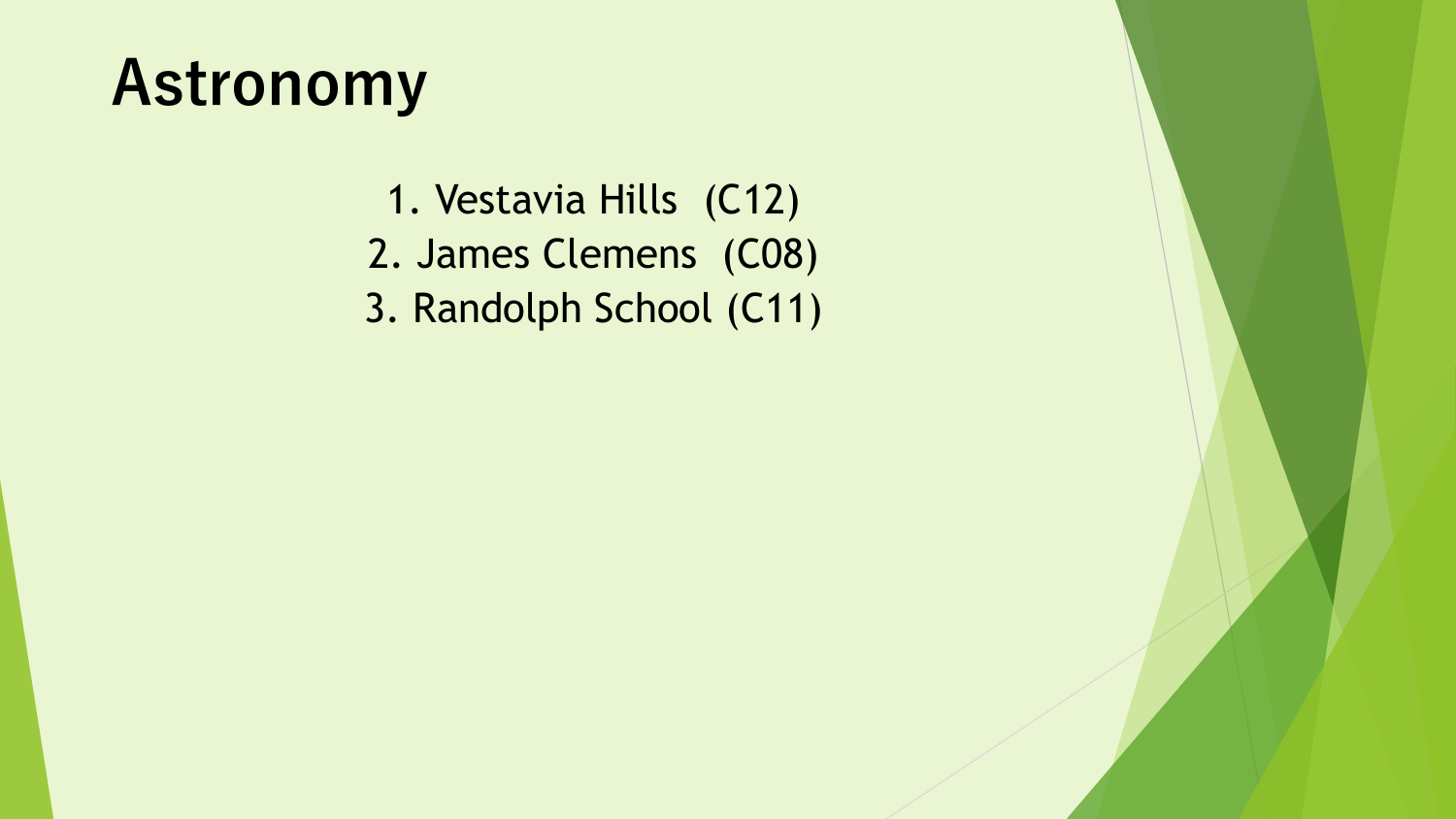

1. Auburn (C01) 2. Randolph School (C11) 3. Bob Jones (C02)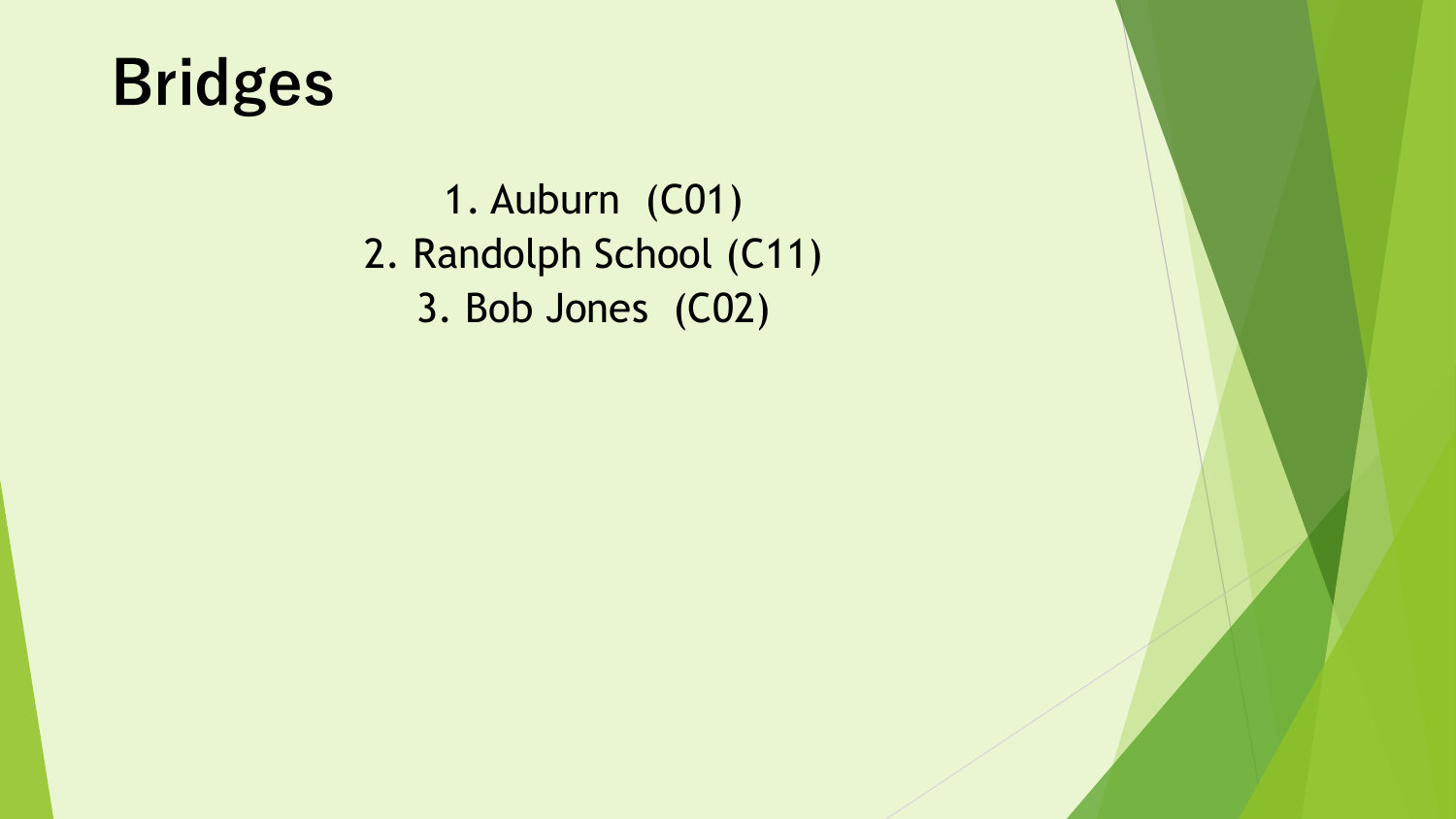## **Cell Biology**

1. James Clemens (C08) 2. Bob Jones (C02) 3. Hoover (C05)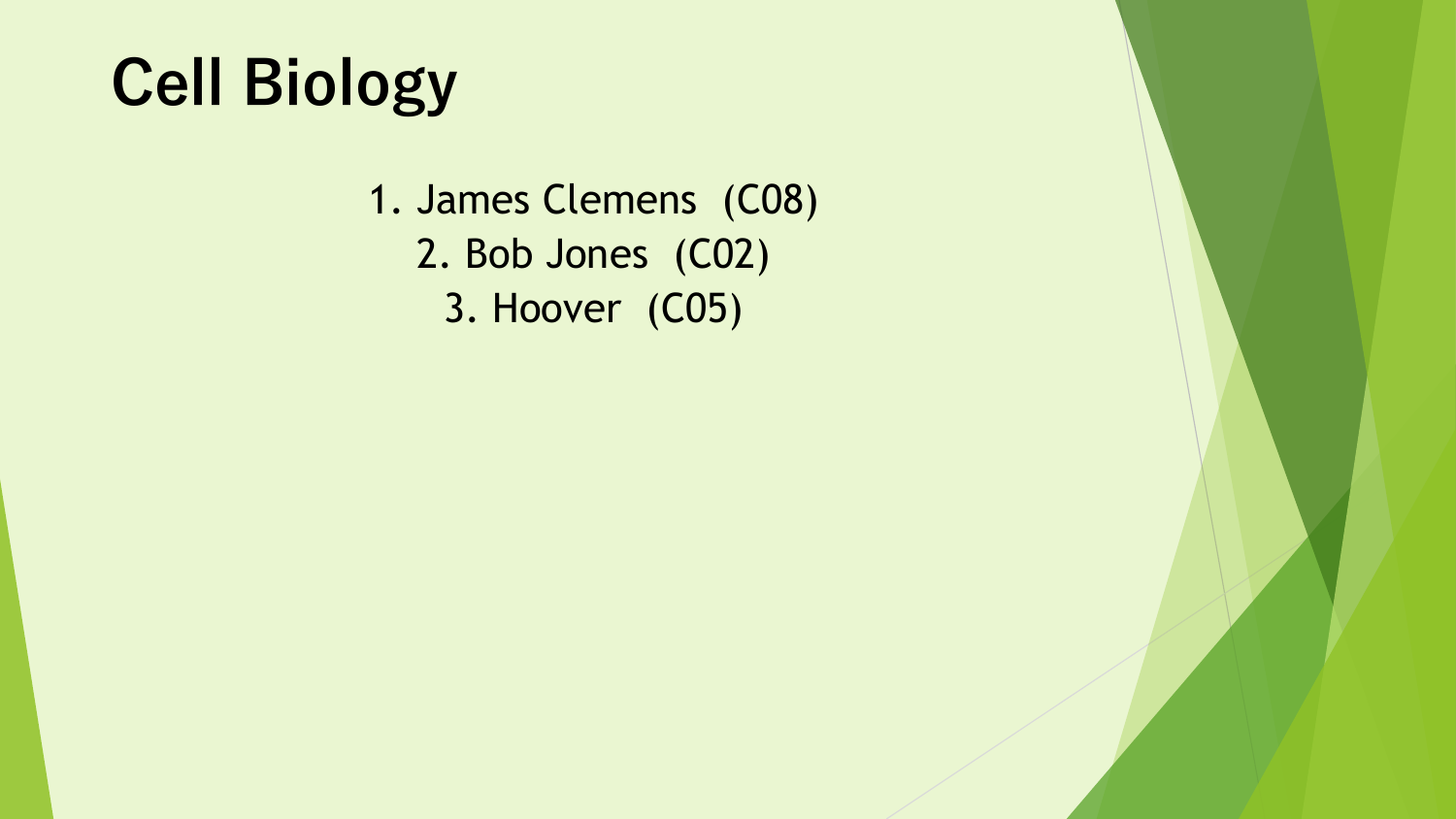#### **Chem Lab**

1. Randolph School (C11) 2. Auburn (C01) 3. James Clemens (C08)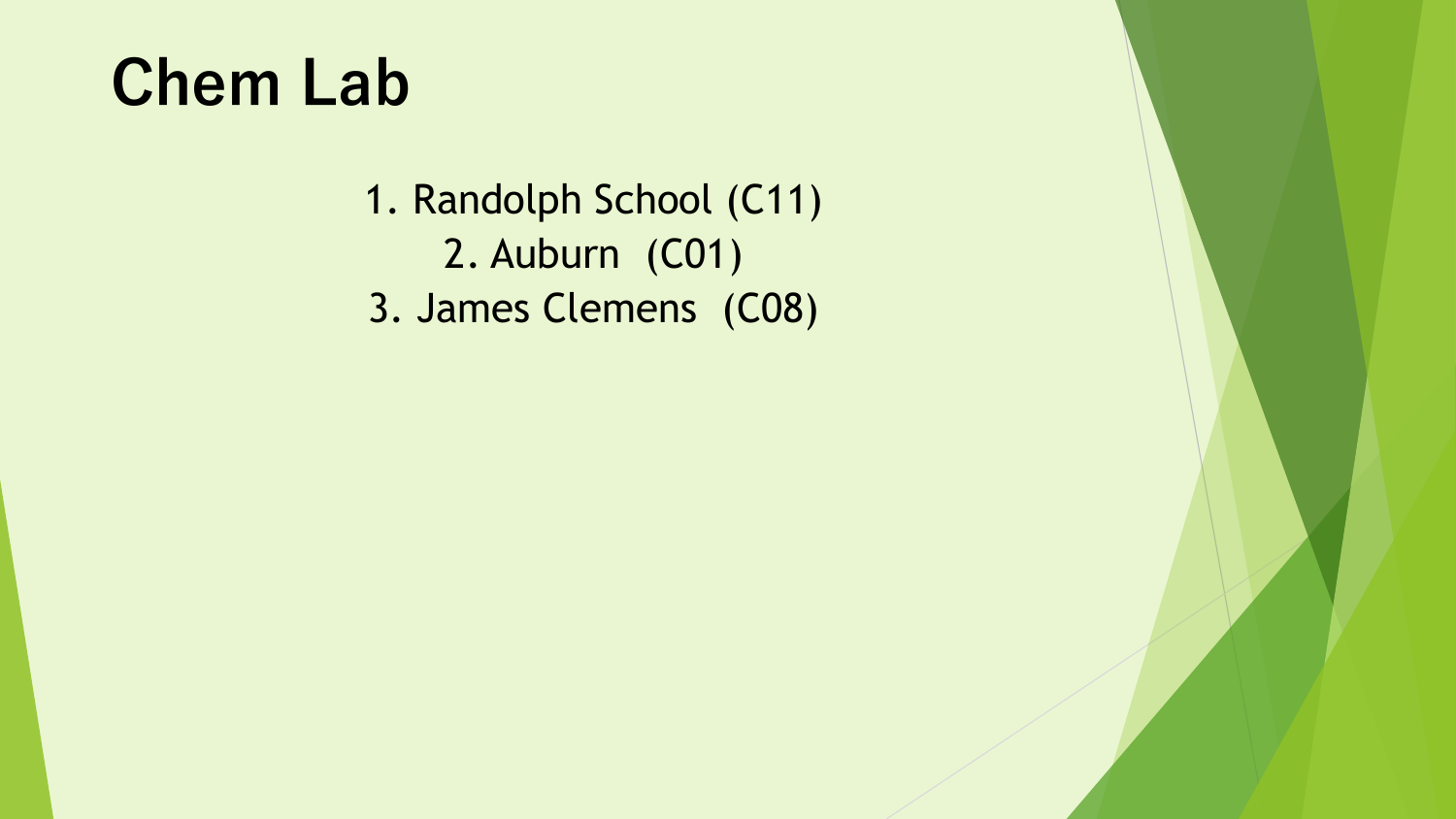#### **Codebusters**

- 1. James Clemens (C08)
- 2. Vestavia Hills (C12)
	- 3. Hoover (C05)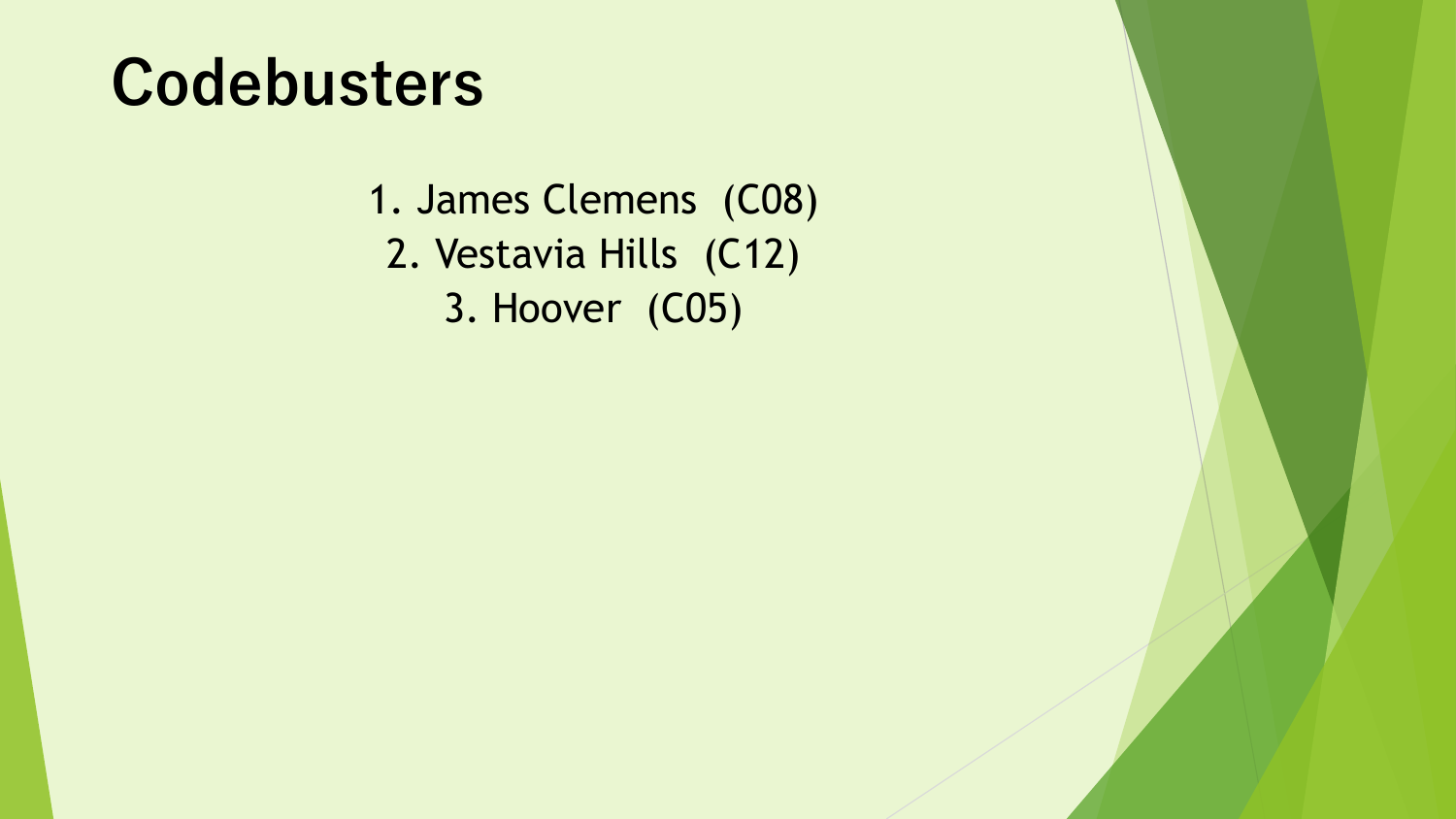#### **Detector Building**

1. James Clemens (C08) 2. Hoover (C05) 3. Fultondale (C04)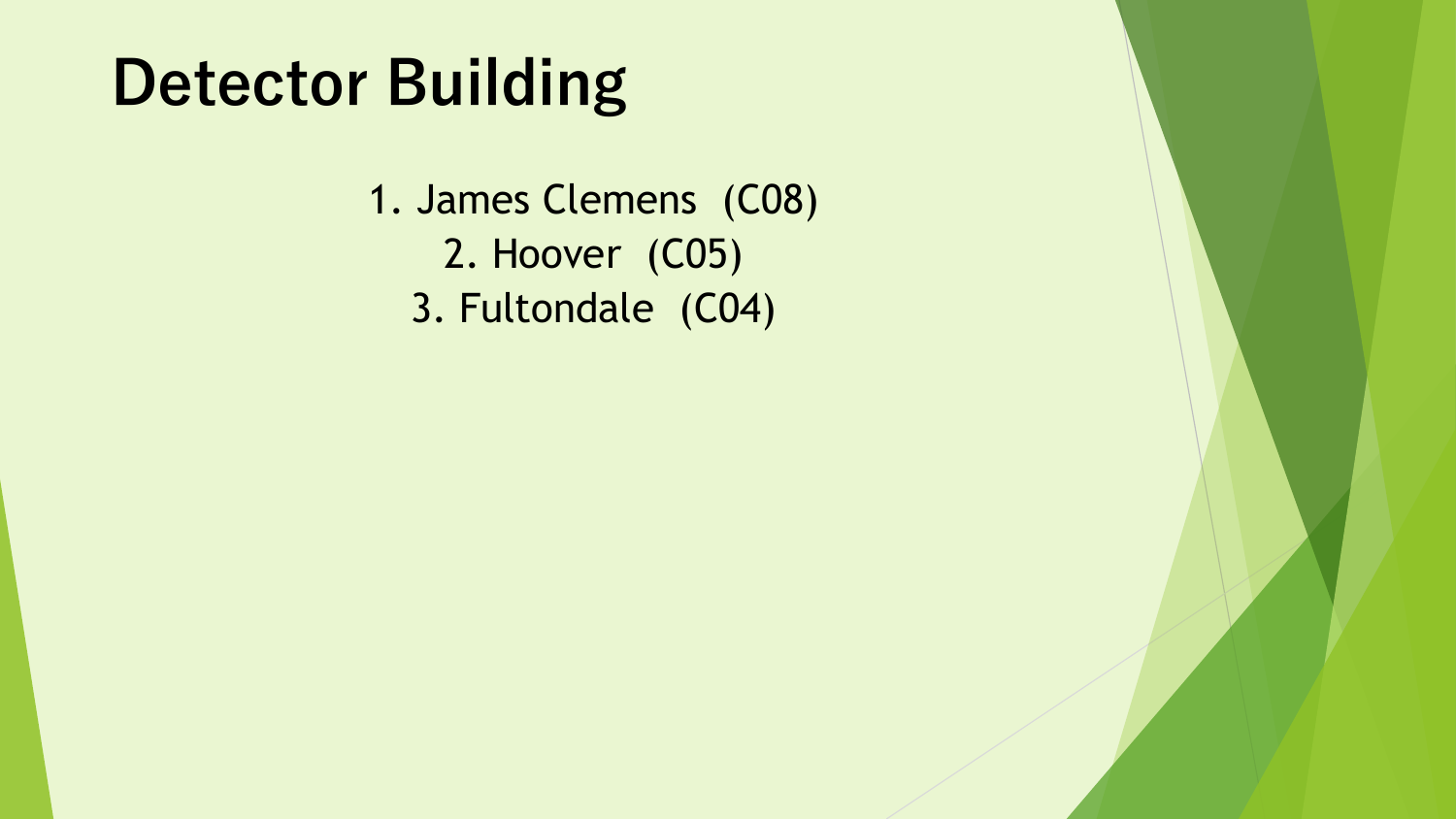#### **Disease Detectives**

1. Auburn (C01) 2. James Clemens (C08) 3. Bob Jones (C02)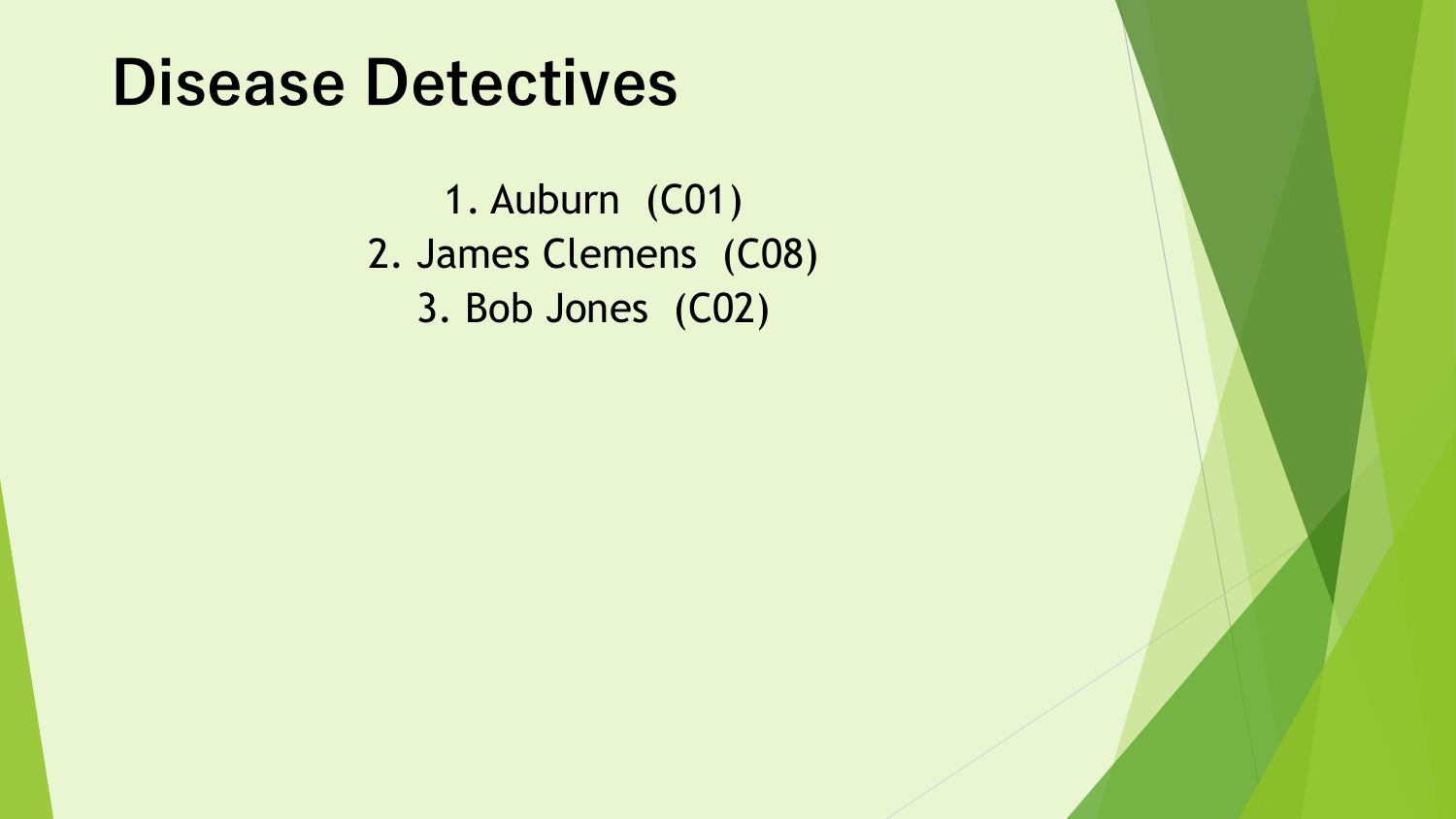#### **Dynamic Planet**

1. Bob Jones (C02) 2. Loveless Academic Magnet Program (C09) 3. James Clemens (C08)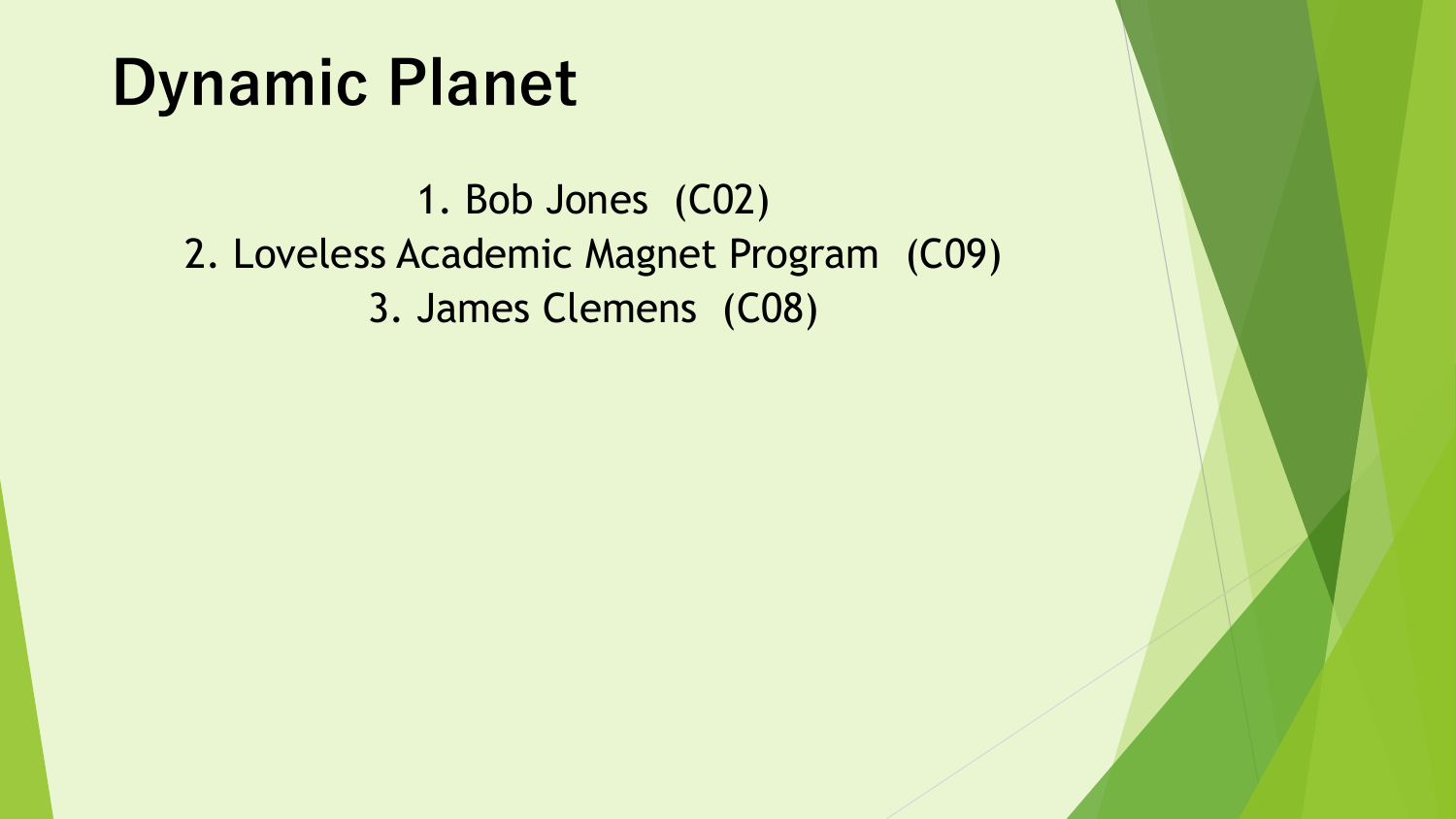#### **Environmental Chemistry**

1. Bob Jones (C02) 2. Hoover (C05) 3. Auburn (C01)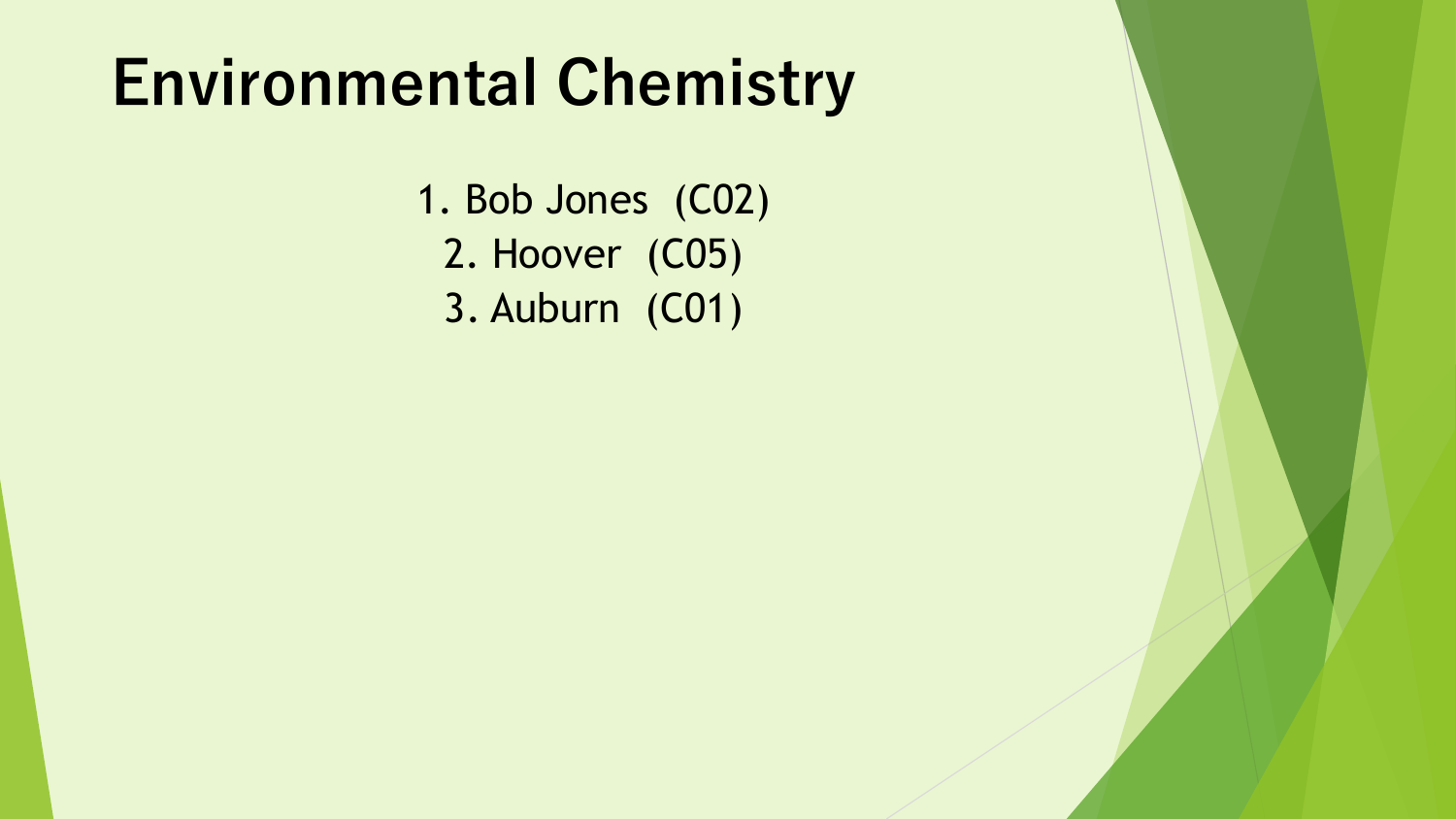#### **Forensics**

1. Auburn (C01) 2. Bob Jones (C02) 3. Vestavia Hills (C12)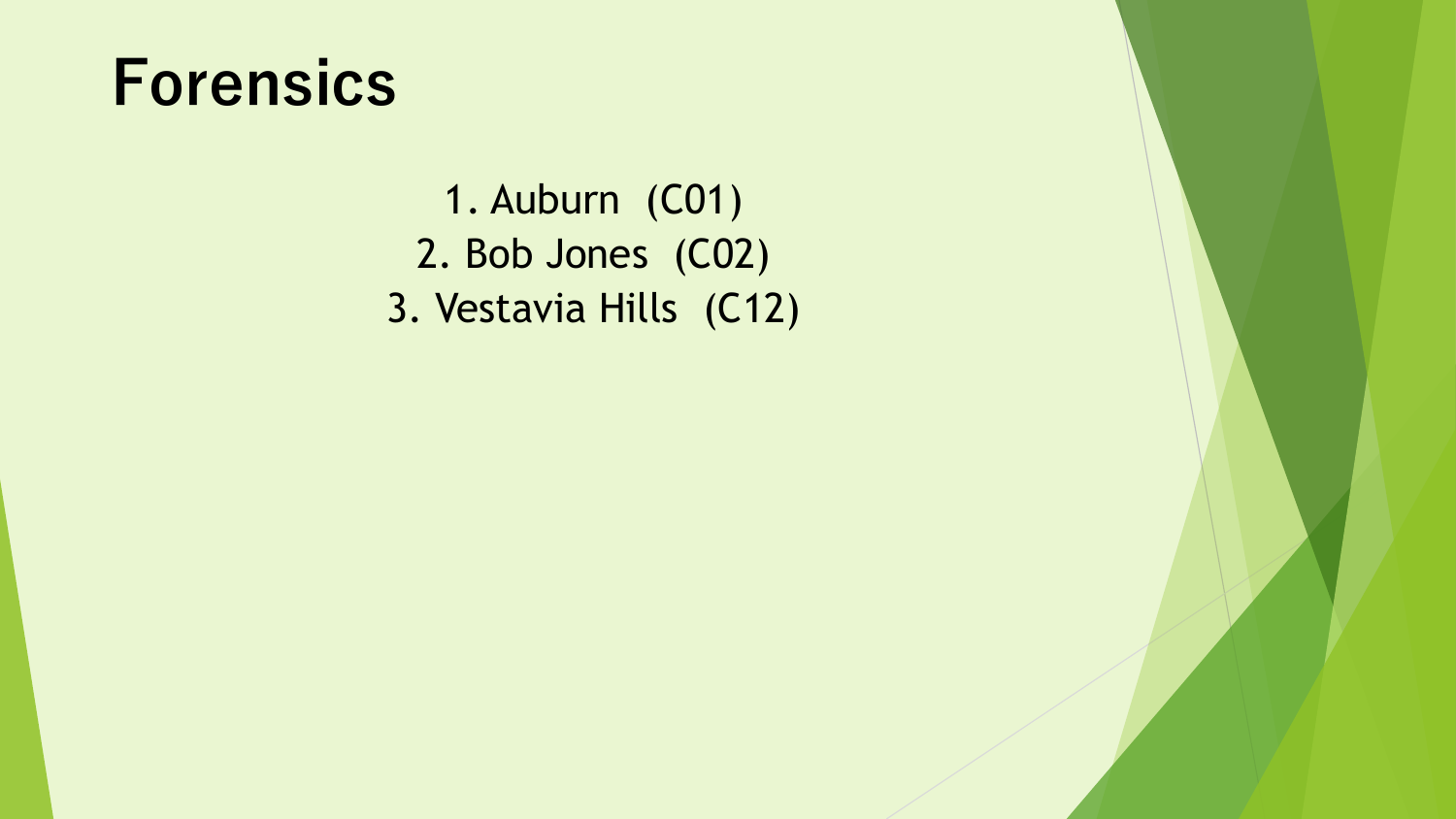#### **Gravity Vehicle**

1. Auburn (C01) 2. Bob Jones (C02) 3. Loveless Academic Magnet Program (C09)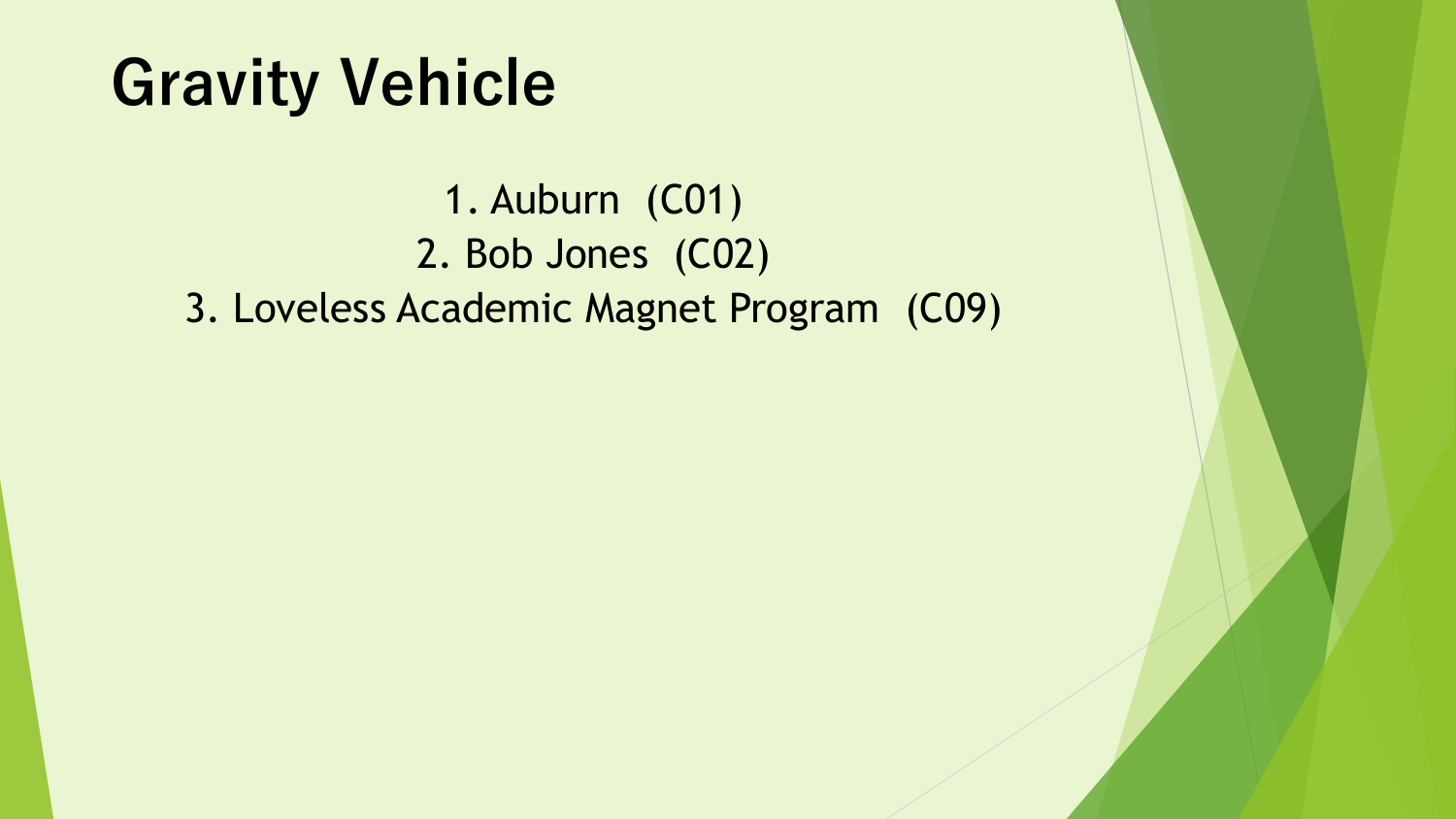#### **Green Generation**

1. Auburn (C01) 2. Loveless Academic Magnet Program (C09) 3. James Clemens (C08)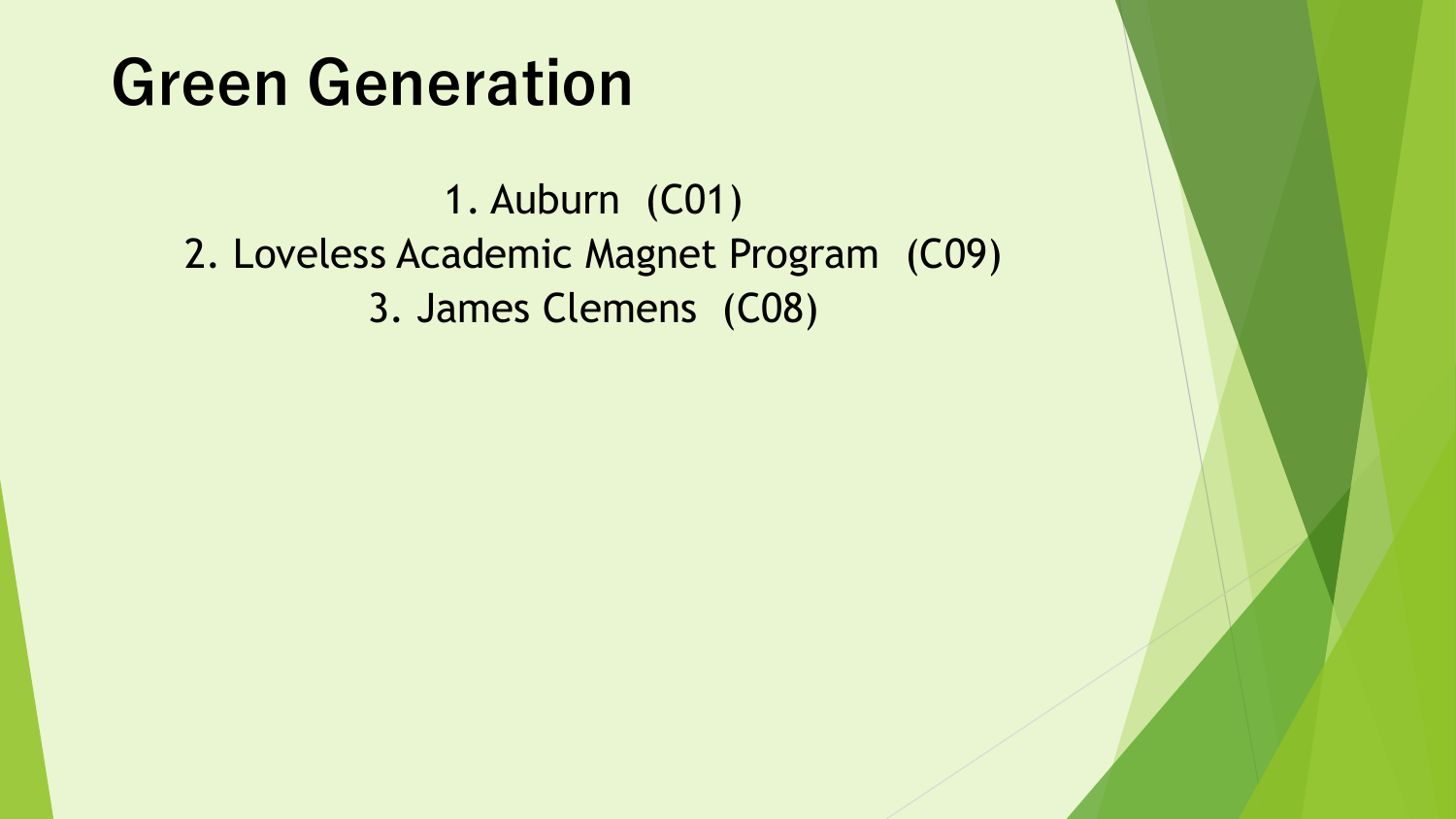### **It is About Time**

1. James Clemens (C08) 2. Vestavia Hills (C12) 3. Bob Jones (C02)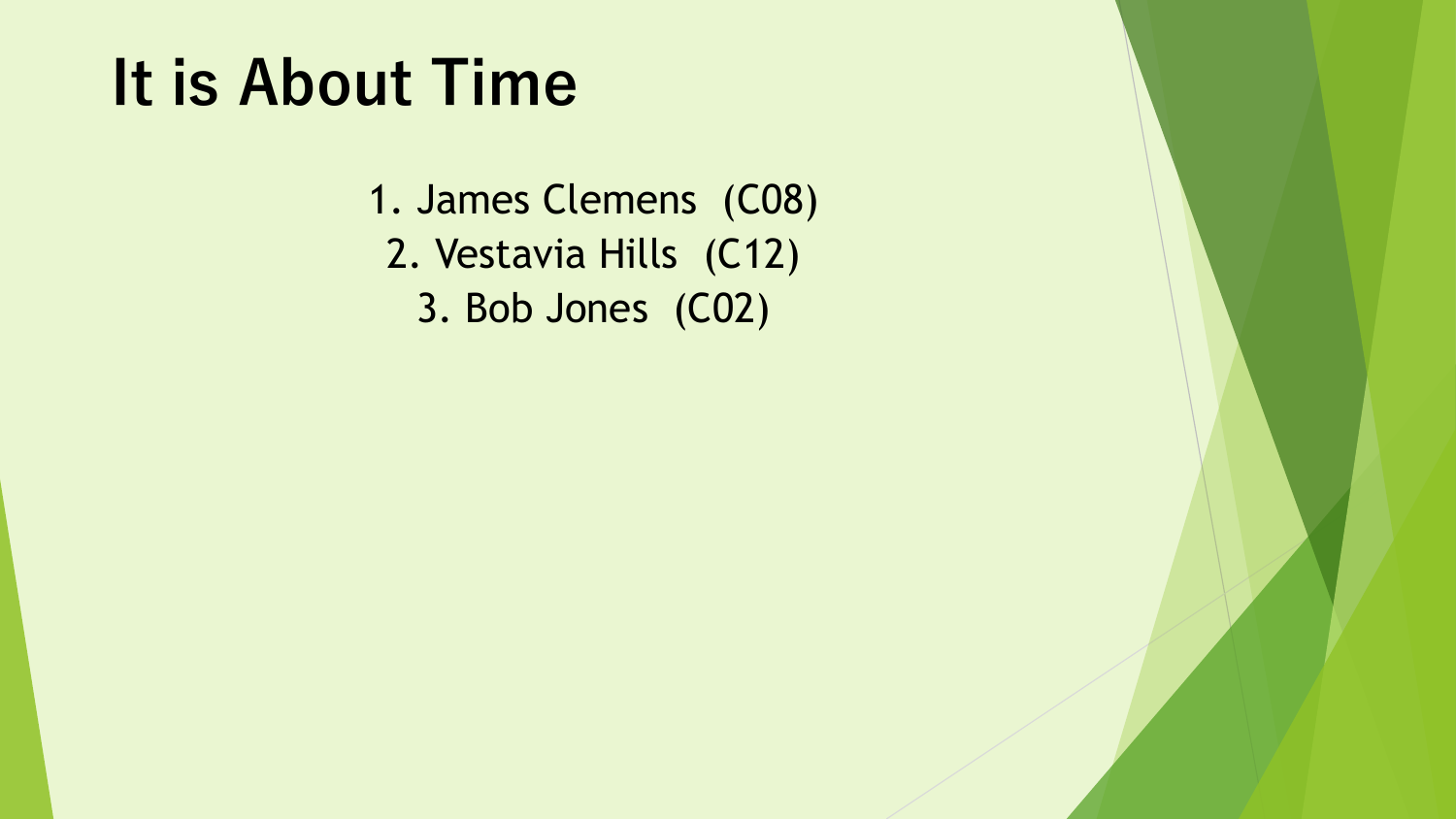## **Ornithology**

1. Auburn (C01) 2. James Clemens (C08) 3. Bob Jones (C02)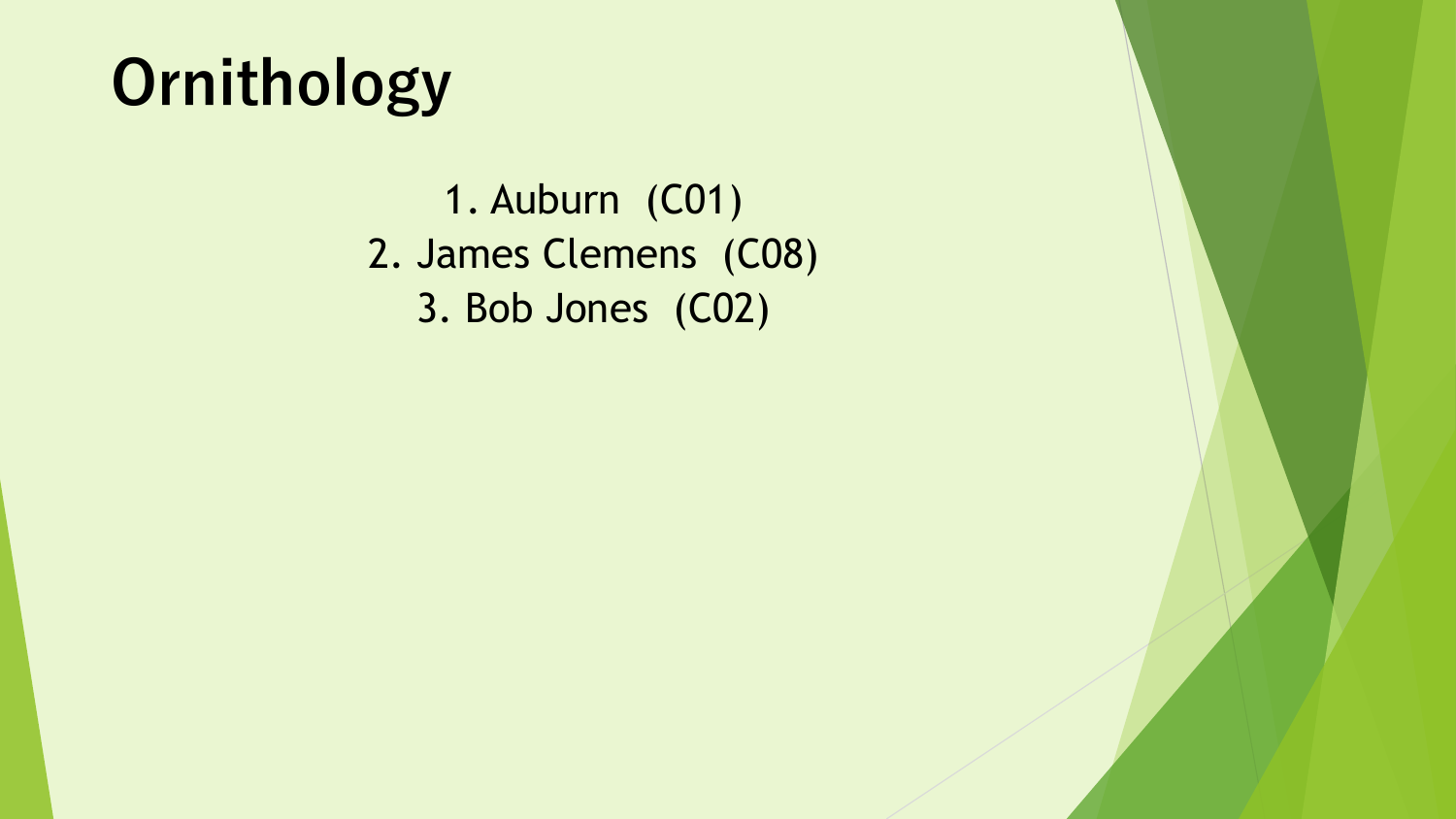### **Ping Pong Parachute**

1. Auburn (C01) 2. Loveless Academic Magnet Program (C09) 3. James Clemens (C08)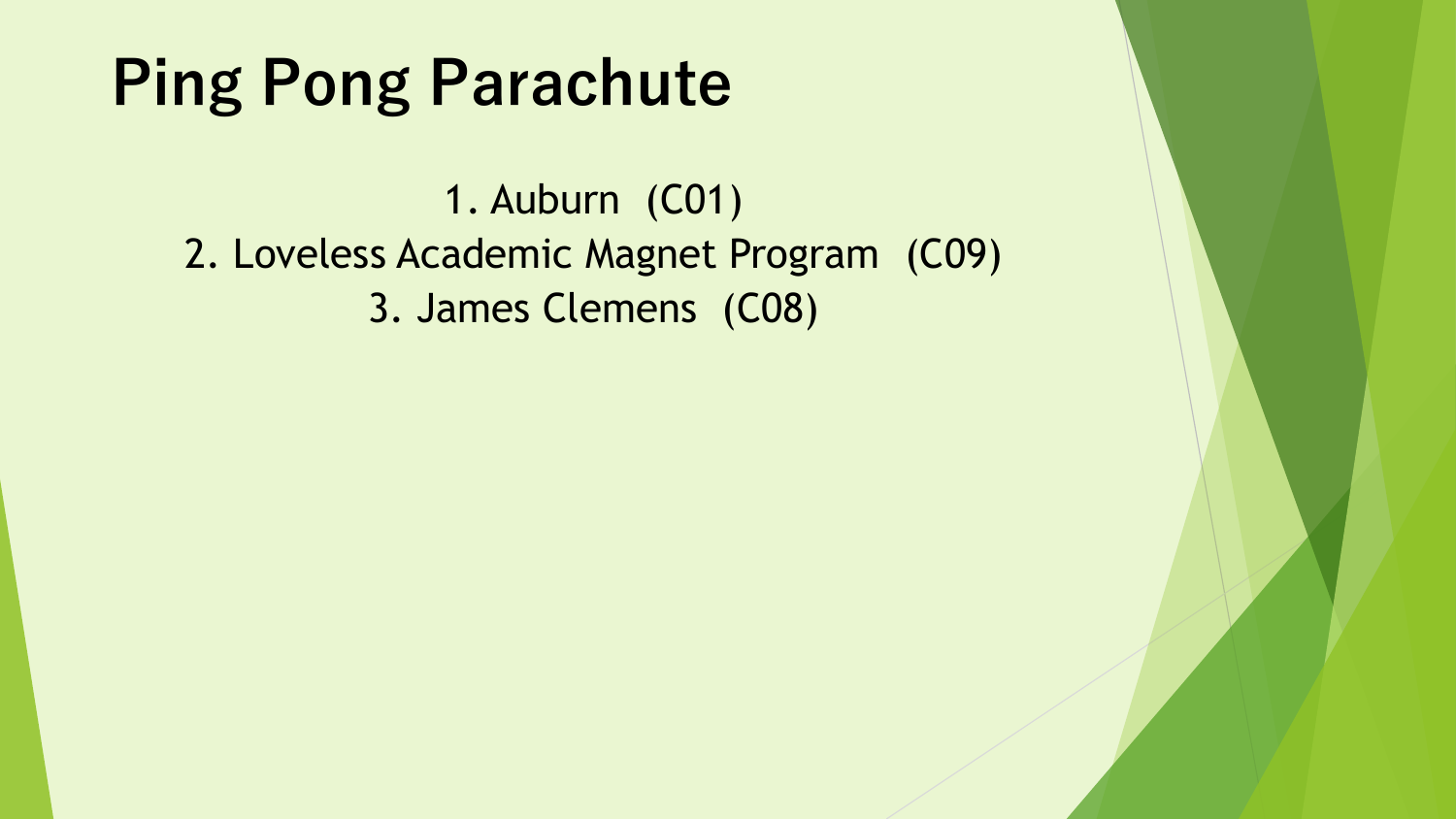#### **Remote Sensing**

1. James Clemens (C08) 2. Bob Jones (C02) 3. Vestavia Hills (C12)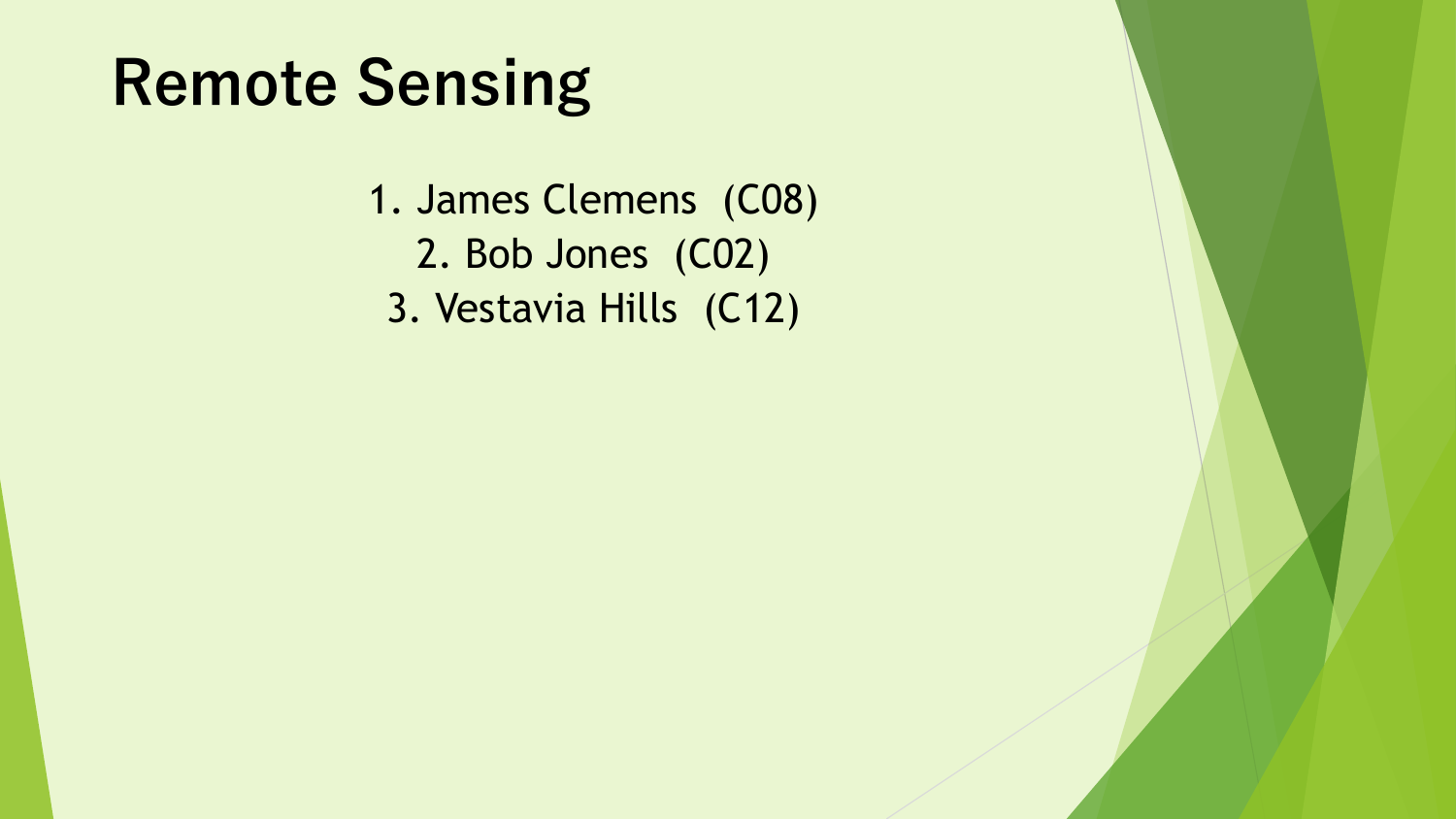#### **Rocks and Minerals**

1. Vestavia Hills (C12) 2. Auburn (C01) 3. Fultondale (C04)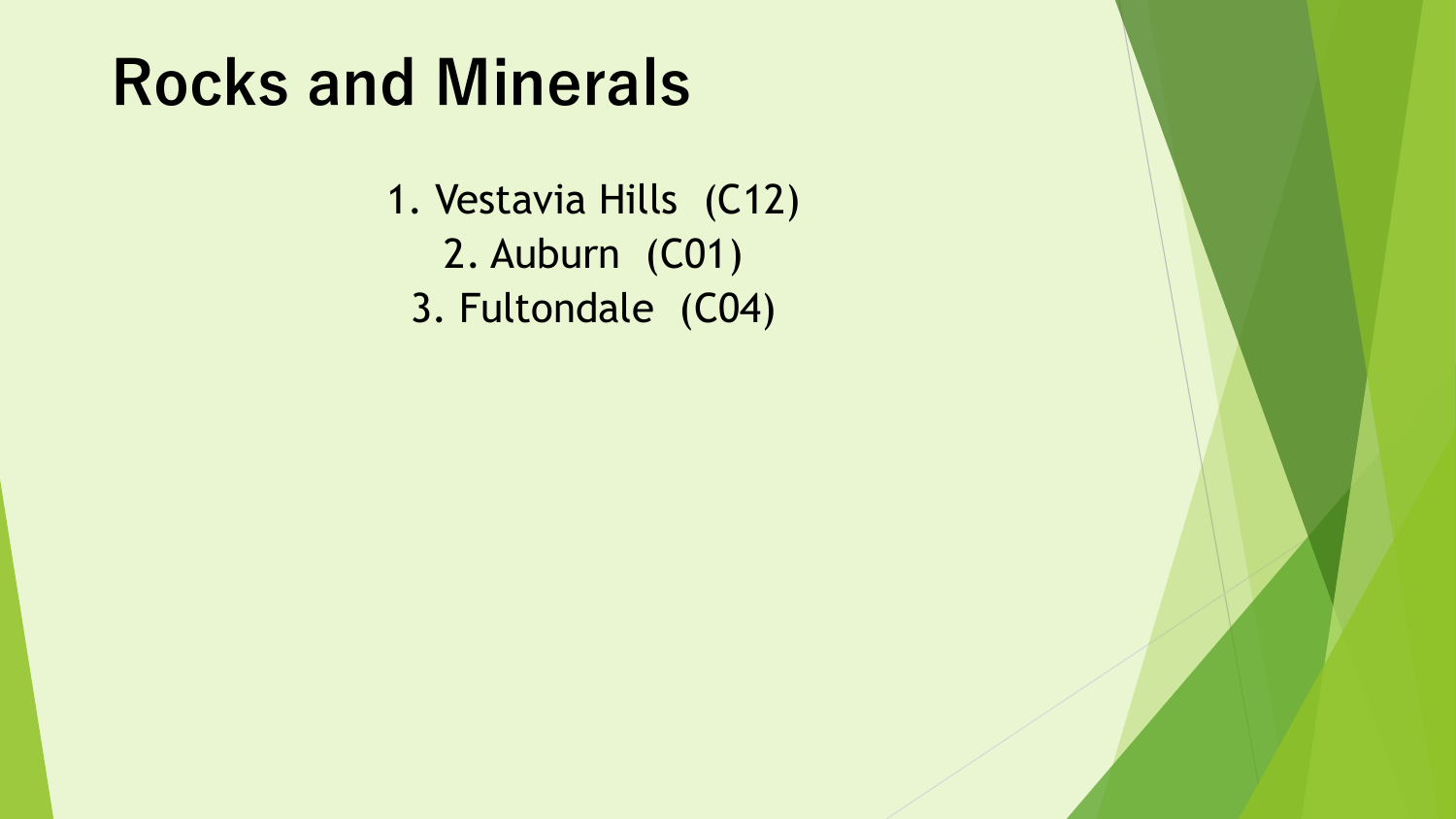#### **Trajectory**

1. Vestavia Hills (C12) 2. Auburn (C01) 3. Randolph School (C11)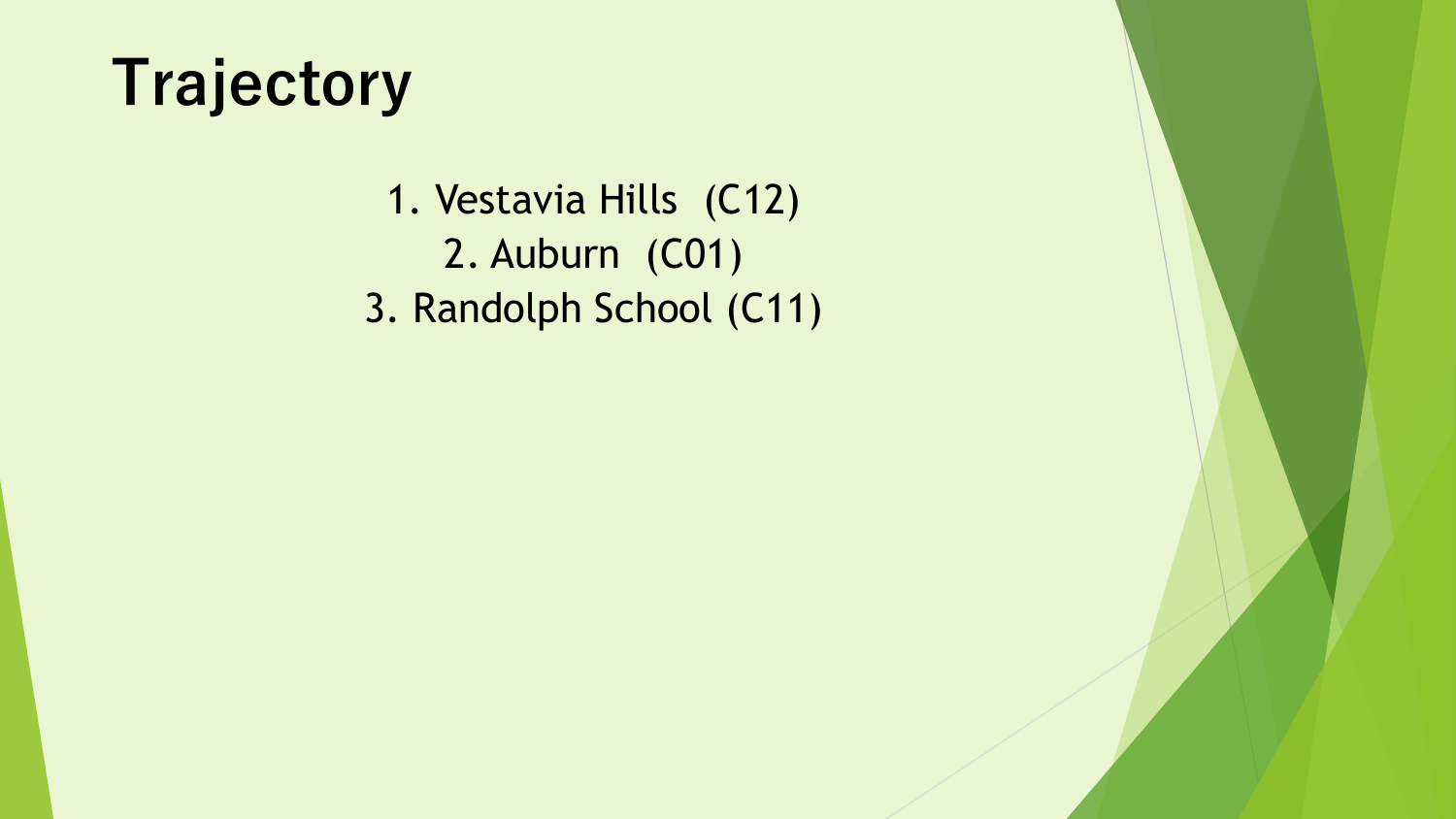## **Wright Stuff**

1. Fultondale (C04) 2. Vestavia Hills (C12) 3. Hoover (C05)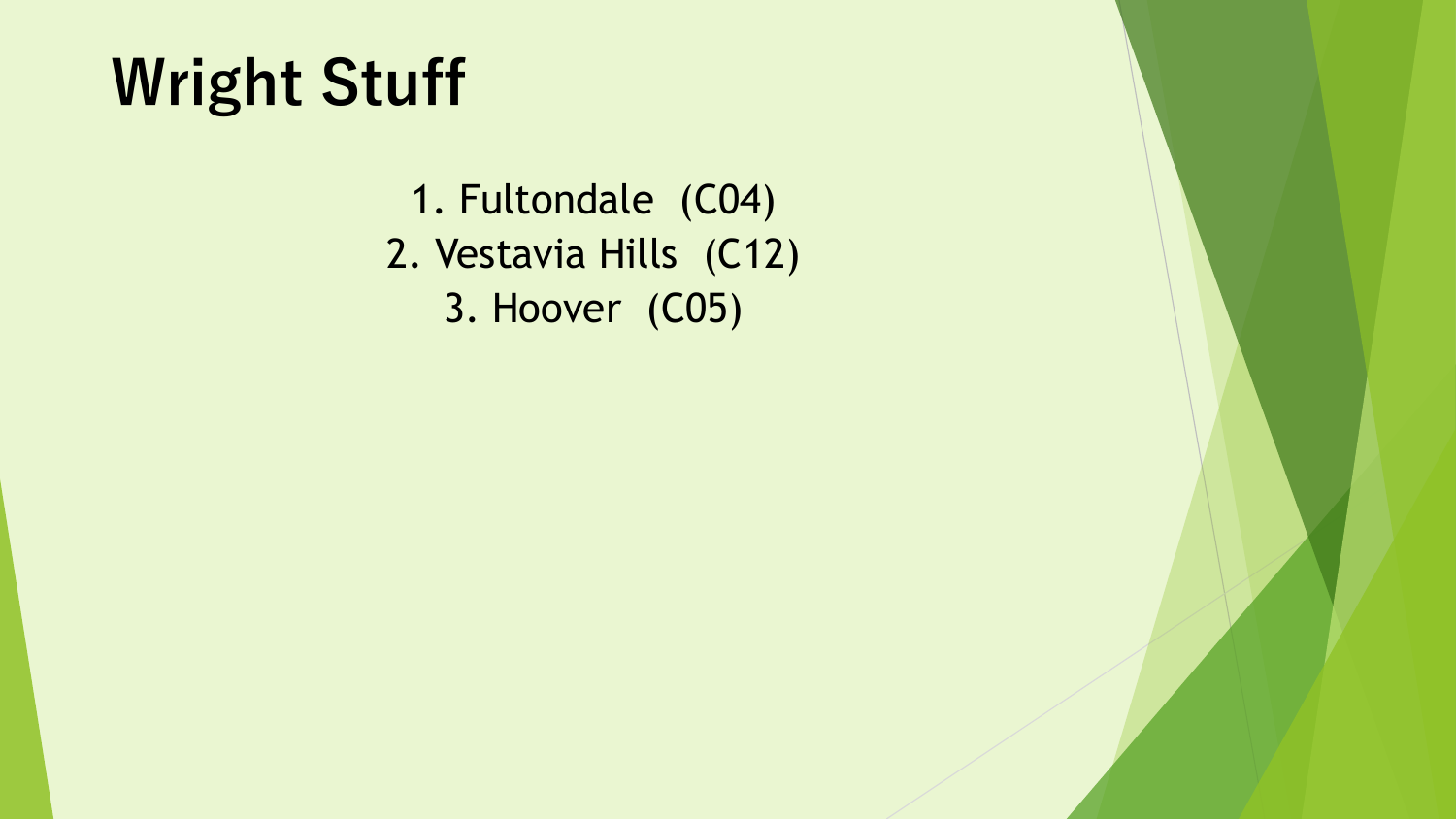#### **Write It Do It-DOer**

1. Loveless Academic Magnet Program (C09) 2. Hoover (C05) 3. Bob Jones (C02)